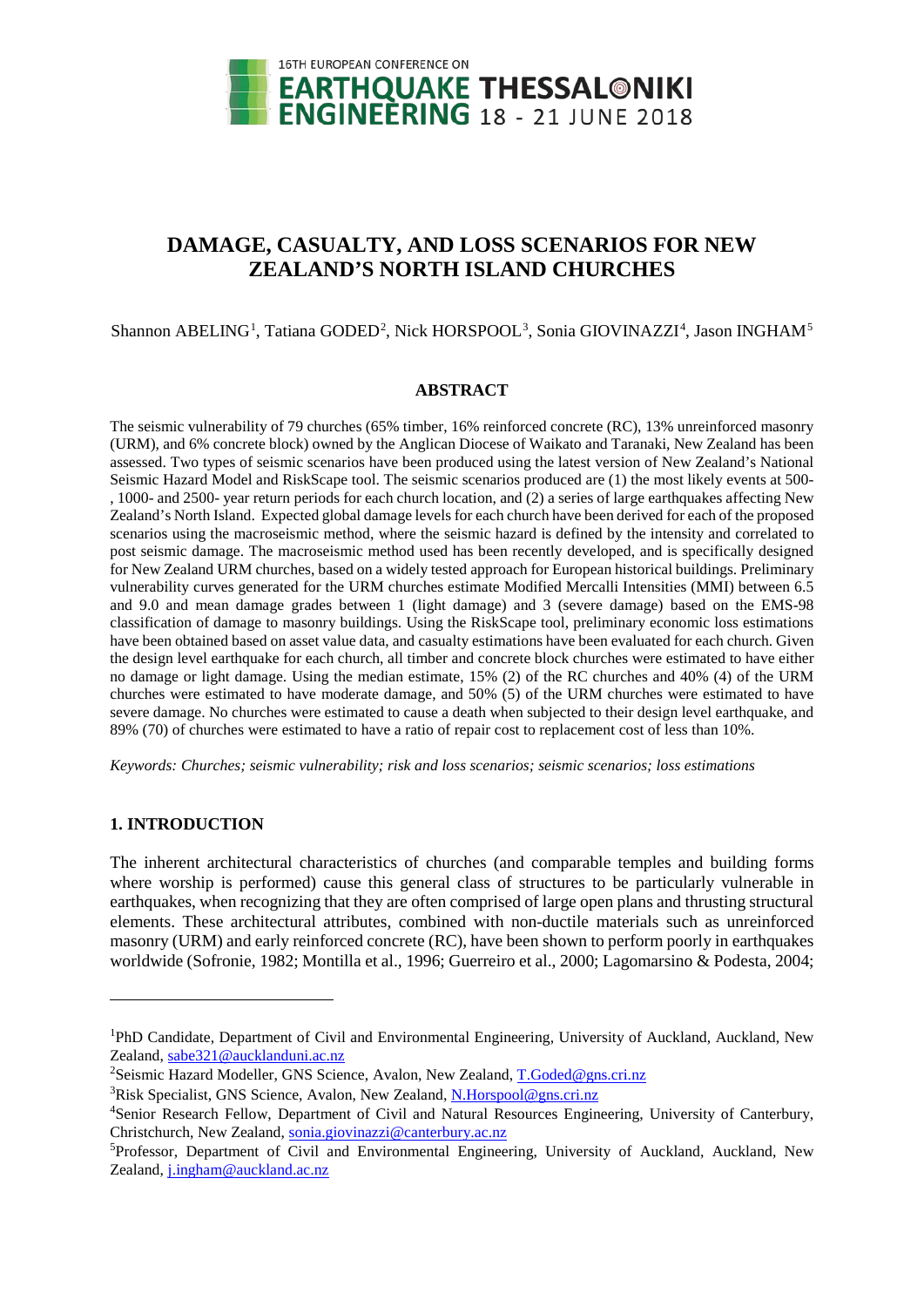Lagomarsino, 2012; Sorrentino et al., 2014). In New Zealand, the Canterbury earthquake sequence of 2010/11 caused heavy damage to several clay brick and stone URM churches (Leite et al., 2014; Cattari et al., 2015), with damage from these earthquakes resulting in the demolition of several churches having significant historic, architectural, and social importance. In an effort to prevent further destruction of church architecture in future New Zealand earthquakes, research has been undertaken in terms of cataloguing and assessing URM churches. This research activity included the development of a nationwide inventory of URM churches (Marotta et al., 2015) and the undertaking of seismic vulnerability assessment of URM churches in New Zealand (Leite et al., 2013; Goded et al., 2016; Marotta et al., 2017).

A pilot study was undertaken to identify the seismic risk of Anglican churches in the Waikato and Taranaki Regions of New Zealand, with the aim of this study being to develop a methodology to determine damage, casualty, and economic loss estimates for churches in several earthquake scenarios. To develop loss models, RiskScape (King & Bell, 2009), a loss modelling tool for natural hazards, was utilized as well as recently developed vulnerability curves for New Zealand URM churches (King & Bell, 2009; Goded et al., 2016). The church inventory is introduced, the selection of seismic scenarios is described, the RiskScape modelling procedure is explained, and results from the pilot study are presented herein.

# *1.1 North Island Church Inventory*

An inventory has been developed that includes 79 buildings owned by the Anglican Diocese of Waikato and Taranaki which either currently or formerly served as a church. While not located in the most seismically active region of New Zealand, this building inventory was used to develop a methodology for the seismic risk assessment of New Zealand churches because the Diocese provided full access to archives and assisted in coordinating church inspections. The inventory includes churches of includes 65% (51) timber, 16% (13) reinforced concrete, 13% (10) unreinforced masonry, and 6% (5) concrete block churches. More information on the seismic screening procedure and statistics on the church inventory are provided in Abeling et al. (2018).

# *1.2 Seismicity of the Waikato and Taranaki Regions*

The inventory is comprised of churches located primarily in the Waikato and Taranaki regions of New Zealand. These regions have moderate to low seismicity, but still pose some risk from earthquakes (Figures 1,2).

The Waikato Region is location on the North Island of New Zealand (Figures 1-2). It includes areas of low to moderate seismicity, with active faults in eastern and southern parts of the region. The most notable fault is the Kerepehi Fault, which has potential to produce  $M_w$  5.5 to  $M_w$  7.4 earthquakes (Figure 1) (Persaud et al., 2016). Previous earthquakes in this region include the  $M_L$  4.6 Morrinsville earthquake in 1926, the M<sub>L</sub> 5.1 Te Aroha earthquake in 1972, and the M<sub>L</sub> 5.1 Korakonui earthquake in 1976 (GeoNet, 2017). All three earthquakes caused damage to houses and chimneys in areas near the epicentres and the Te Aroha earthquake caused minor damage to a URM church that required repairs (Eiby, 1968; Adams et al., 1972; Eiby, 1977).

The Taranaki Region is located south and west of the Waikato region (Figures 1-2), and also includes areas of low to moderate seismicity. There are several active faults in the western part of the region that lie in a northeast-southwest orientation, including the Inglewood Fault (Figure 1). The annual likelihood of a magnitude 6.0 earthquake is estimated to be 5% in South Taranaki and 3% in North Taranaki (Hull & Dellow, 1993). Previous earthquakes in this region include an  $M<sub>L</sub>$  6.8 earthquake near New Plymouth in 1853, an M<sub>L</sub> 6.0 earthquake 30-40 km northeast of New Plymouth in 1912, and the M<sub>L</sub> 6.1 Opunake earthquake in 1974 (Hull, 1994). These earthquakes caused shaking of MMVIII, MMVII, and MMVI respectively in parts of Taranaki and are reported to have caused cracked chimneys, walls, and ceilings (Robinson et al., 1976; Hull, 1994).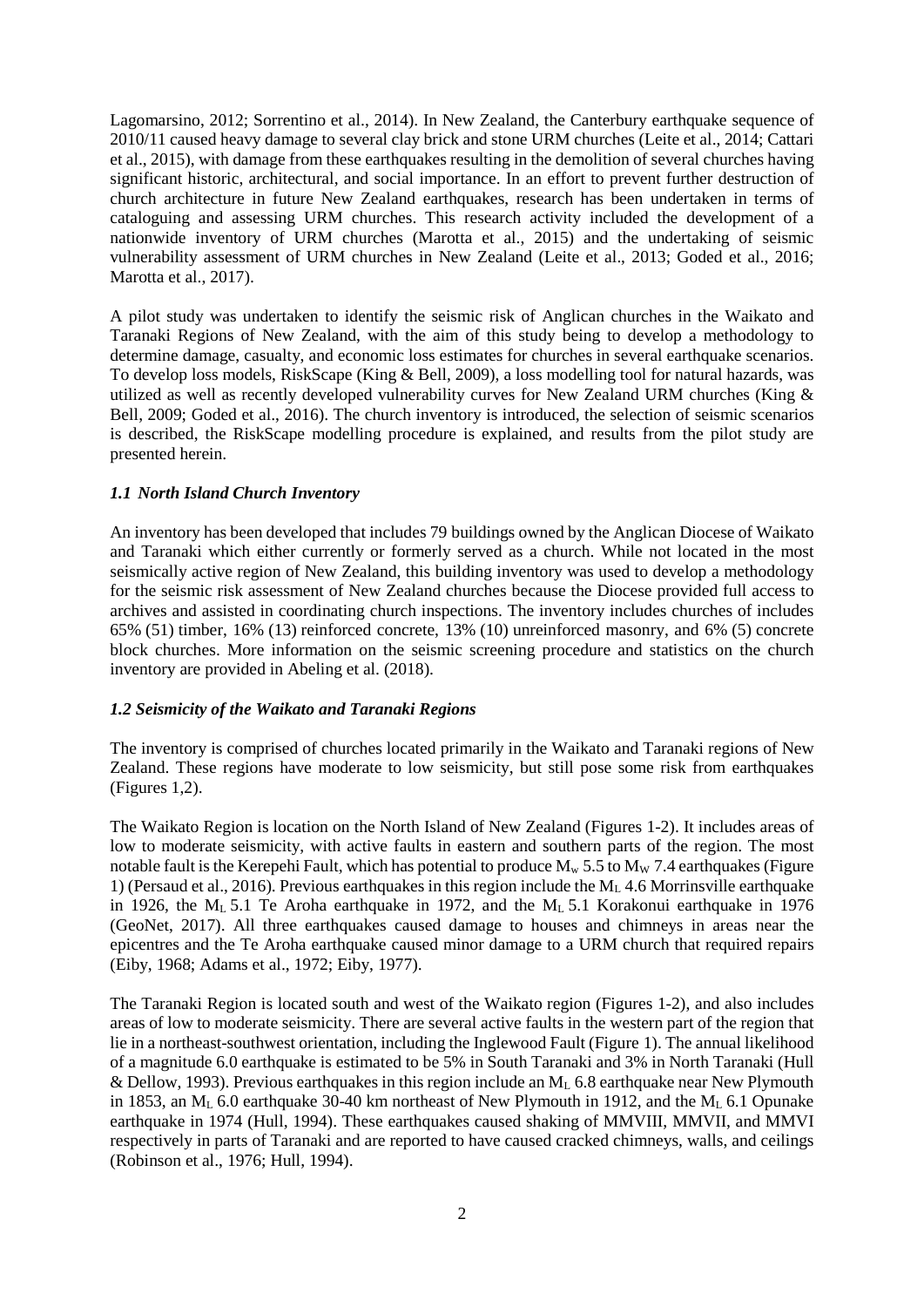

Figure 1. Location of inventory churches in relation to active faults and earthquake epicentres (fault data for image from Langridge et al. (2016))

Figure 2. Location of inventory churches in relation to the 475 year return period, shallow soil PGA (source data for image from Stirling et al. (2012)).

## **2. SEISMIC SCENARIOS**

Seismic scenarios were used to estimate damage, casualties and losses. Two types of seismic scenarios were used: 1) probabilistic scenarios (herein also referred to as design level earthquakes), based on the highest contributing sources at 500-, 1000- and 2500-year return periods, depending on the occupancy levels and the presence or absence of the church in the Heritage New Zealand listing; and 2) deterministic scenarios based on large potential events in the Taranaki and Waikato regions.

#### *2.1 Design Level Earthquakes (probabilistic scenarios)*

The scenarios were generated by choosing the fault source with the highest contribution to the seismic hazard for each location for 500-, 1000- and 2500-year return periods, using the latest version of New Zealand's National Seismic Hazard Model (Stirling et al., 2012). The highest contributors were chosen at Peak Ground Acceleration (PGA) level. The return periods were chosen using the criteria presented in Table 1 (Clark, 2017).

| <b>Church Location</b> | <b>Maximum</b> | Usage      | <b>Heritage</b> |                 | <b>Importance</b> Design event mean |
|------------------------|----------------|------------|-----------------|-----------------|-------------------------------------|
|                        | Occupancy      |            | <b>Listing</b>  | Level           | return period                       |
| Rural or suburban      | <300           | Infrequent | None            | IL2             | $500$ -year                         |
| Rural or suburban      | <300           | Infrequent | Category 1 or 2 | IL2             | $1000$ -year                        |
| Suburban or central    | >300           | Frequent   | None            | IL <sub>3</sub> | $1000$ -year                        |
| Central                | >300           | Frequent   | Category 1 or 2 | IL3             | $2500$ -year                        |

Table 1. Criteria for determining the mean return period of the design event for New Zealand churches

Once the seismic scenario has been selected, the magnitude of the fault source and its distance to the town centre are used to calculate the Modified Mercalli intensity, using New Zealand's current intensity attenuation equation (Dowrick & Rhoades, 2005). This intensity is used to estimate the expected damage using the individual vulnerability curve for each church.

In addition, as a first approximation of the site effects at each of the buildings, intensity amplification factors have been obtained from a site class map for the whole country (Perrin et al., 2015). The site classes have been obtained from the average shear-wave velocity to 30 m depth, or Vs30 values, which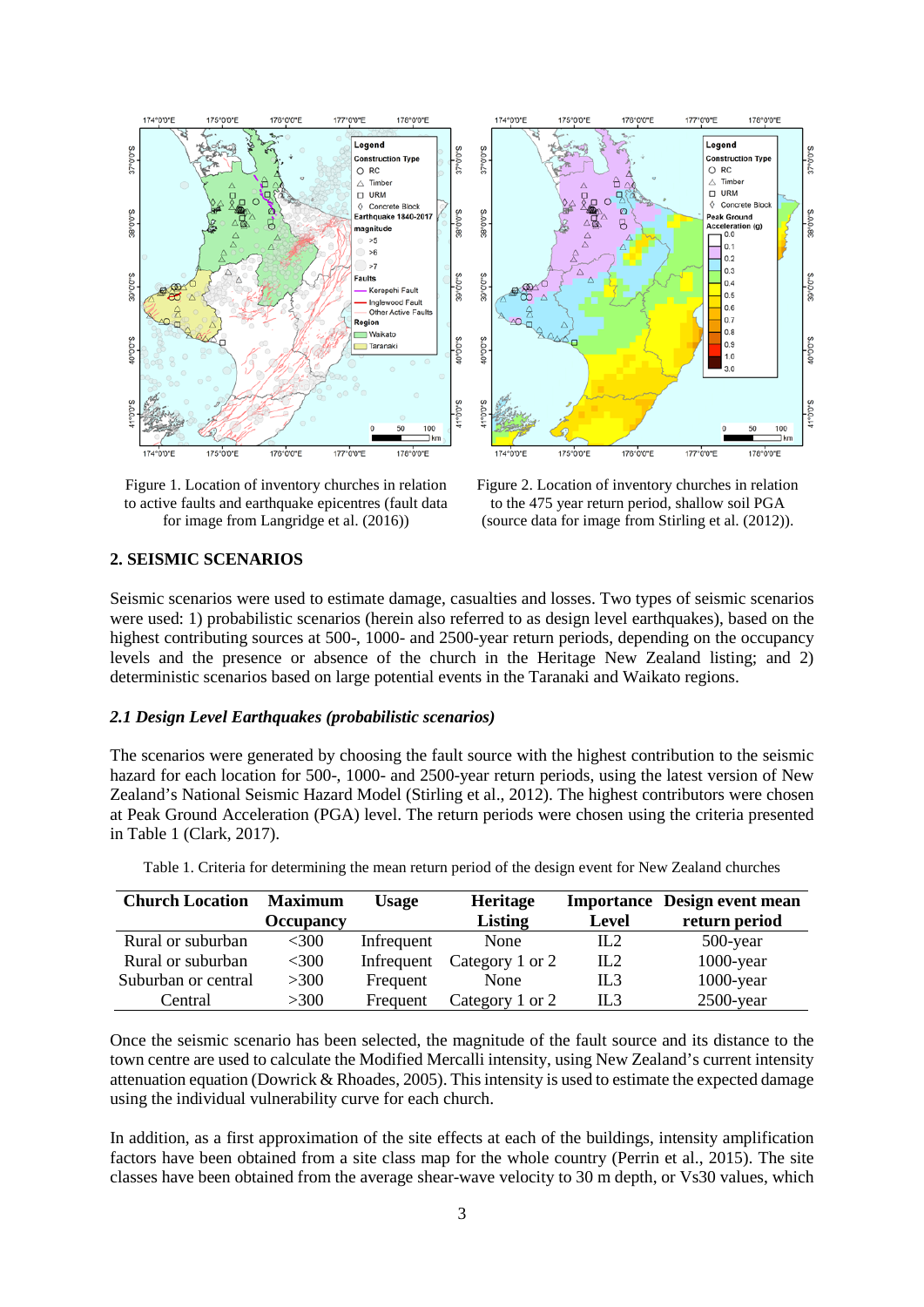were calculated from available geotechnical data (e.g. seismic cone penetration tests, microtremor measurements). The site classes correspond to the New Zealand Loading Standard, NZS 1170.5 (Standards New Zealand, 2004) being classes A (Strong Rock), B (Soft Rock), C (Shallow Soil), D (Deep or Soft Soil) and E (Very Soft Soil). Once site classes were assigned to each church, intensity amplification factors were derived from the amplification factors for each New Zealand site class obtained by Dowrick and Rhoades (2005). However, it should be noted that the site class maps used to calculate intensity amplifications were obtained through broad-scale modelling, and are not site-specific. Thus, vulnerability results derived using site effects from these site class assignments should be treated with caution and only be used as an indication of the areas where significant site effects may appear.

# *2.2 Scenario Earthquakes*

In addition to the seismic scenarios for design level earthquakes, two deterministic scenario earthquakes were chosen: Kerepehi Central Fault and Inglewood Fault ruptures (Russ Van Dissen, GNS Science, personal communication). Both earthquake scenarios correspond to active faults having the potential to generate high magnitudes within the Taranaki and Waikato regions, where the churches are located, and represent the largest potential events in the area of this study. The Kerepehi Central Fault is the segment of the Kerepehi Fault with the largest predicted magnitude  $(M_w 6.9)$ , and corresponds to a normal mechanism event with a recurrence interval of 5400 years. The Inglewood Fault ( $M_w$  6.5) has a normal with strike slip component mechanism and a recurrence interval of 4200 years.

## **3. RISKSCAPE**

RiskScape is a multi-hazard loss modeling tool that has the ability to model the impacts of scenarios, events, or probabilistic ensembles using hazard-exposure models that are either built into the program or user input (King & Bell, 2009). The building inventory was modified so that it may be input into RiskScape software as an inventory of assets. The asset inventory included a number of building characteristics (e.g., construction type, year of construction, floor area, presence/absence of parapets), building occupancy numbers, and asset replacement cost. RiskScape assigned each item in the inventory to a vulnerability class and each vulnerability class to the corresponding fragility function. The fragility function related the MMI to the damage state for each inventory item. The assigned damage state was then used to estimate casualties and economic loss.

#### *3.1 Fragility Functions*

RiskScape uses the following equations to determine the mean damage ratio (MDR) for a given shaking intensity (MMI):

| $MDR = A \times 10^{\frac{B}{MMIC}}$     | for MMI $\geq$ M, and |  |
|------------------------------------------|-----------------------|--|
| $MDR = A \times 10^{(D \times MMI + E)}$ | for MMI $<$ M         |  |

where A, B, C, D, and E are constants defined for each building class, and M is the Modified Mercalli Intensity at which the functional form changes (Cousins, 2004; King & Bell, 2009). The equations are based primarily on New Zealand data for intensities MM5.0 to MM7.9 and a combination of New Zealand and California data for intensities MM8.0 to MM11.0 (Rojahn & Sharpe, 1985; Dowrick, 1991; Dowrick & Rhoades, 1993; Dowrick et al., 2001).

Cambridge Architectural Research Ltd. developed the following formula to estimate the probability of loss exceeding any given loss ratio (LR), given the MDR:

$$
\phi^{-1}(R) = a \phi^{-1}(MDR) + b \phi^{-1}(LR)
$$
\n(3)

where  $\phi^{-1}$  refers to the inverse of the standard cumulative Gaussian distribution, R is the proportion of the sample with a loss ratio exceeding LR, and a and b are constants that are dependent on the building class (Cousins et al., 2014).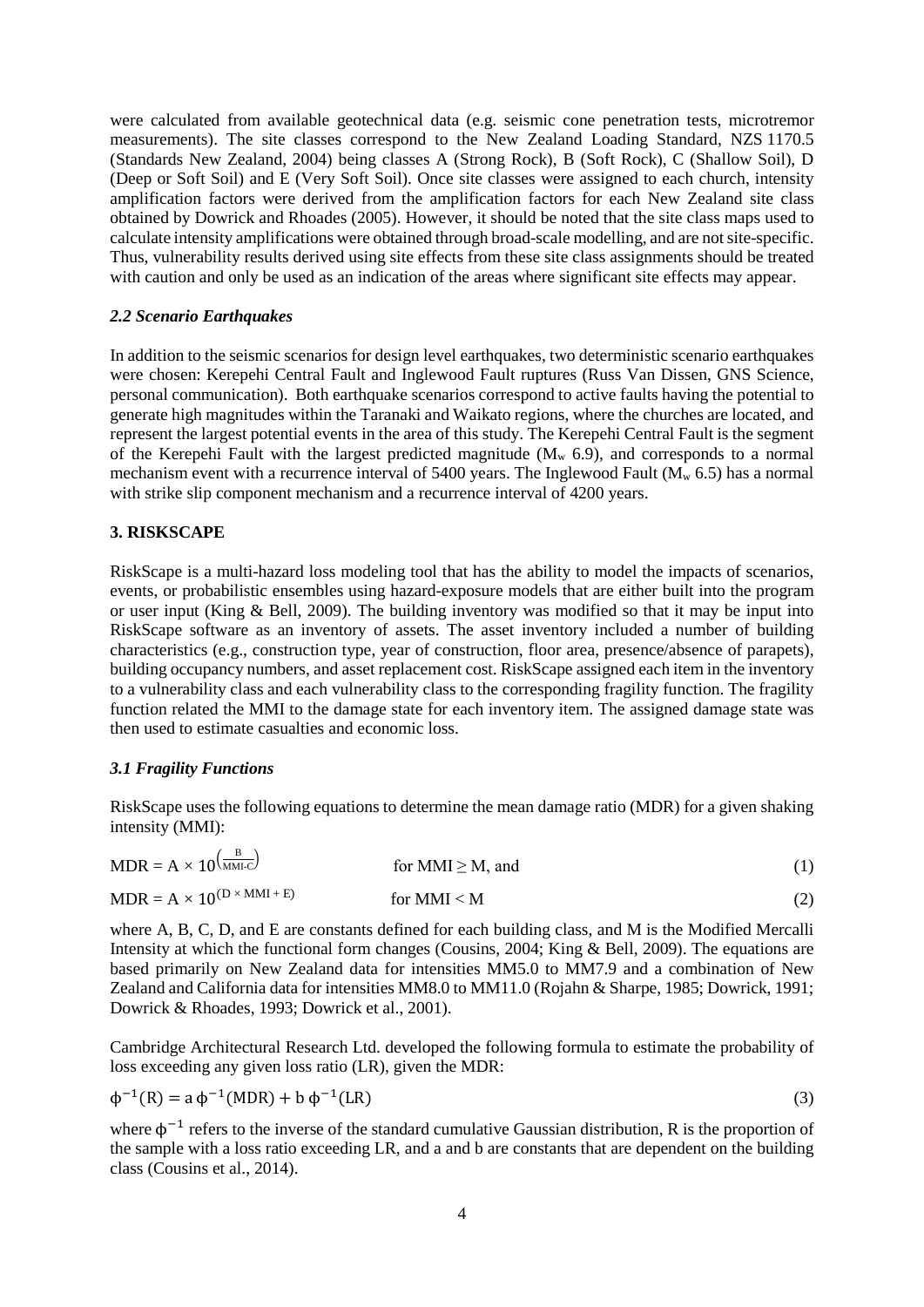RiskScape uses the loss ratio to determine the damage state of an asset. The damage states and loss ratio ranges used by RiskScape for buildings in earthquakes are shown in Table 2 (Cousins et al., 2014) and an example of the derived relationship between MMI and the probability of a building being in a defined damage state is shown in Figure 3.



Table 2. Damage states and loss ratios

Figure 3. Example RiskScape fragility functions for shaking intensity and probability of being in one of the defined damage states, adapted from Cousins et al. (2014)

The RiskScape fragility functions are not specific to churches. As there are few existing fragility functions for New Zealand churches of construction types other than URM, the RiskScape fragility functions corresponding to timber, RC and concrete block materials have been used for the corresponding churches in this study. Fragility functions corresponding to the URM churches have been included in RiskScape. The process used to determine the MDR for URM churches is described in the following section.

#### *3.1.1 New Zealand URM Church Vulnerability Functions*

A macroseismic method was developed by Goded et al. (2016) to determine the seismic vulnerability of New Zealand URM churches, in which the following equation was used to determine the mean damage grade of a URM church:

$$
\mu_D = \left[1 + \tanh\left(\frac{l + 6.25V - 13.1}{Q}\right)\right] \tag{4}
$$

where  $\mu_D$  is the damage grade, I is the Modified Mercalli Intensity, V is the Vulnerability Index, and Q is the Ductility Index and is equal to a value of 3. The equation was originally proposed by Lagomarsino (2006) for churches and vulnerability index modifiers were specifically developed for New Zealand URM churches based on damage observed in the Canterbury earthquakes of 2010/2011 (Goded et al., 2016). The vulnerability index for a specific URM church was calibrated based on the building characteristics, such as masonry quality, state of maintenance, existing building damage, structural transformations, etc., and structural features such as the number of naves or the height of the lateral walls. More details of the development of the vulnerability curves and associated methodology for URM churches are described in Cattari et al. (2015) and Goded et al. (2016). An example vulnerability function for a New Zealand URM church is shown in Figure 4. The damage grade output from this generated vulnerability curve was based on the masonry damage grades suggested by EMS-98 (Grünthal, 1998). For compatibility within RiskScape, it has been assumed that the RiskScape Damage States 0-5 are directly interchangeable with EMS-98 Damage Grades 0-5.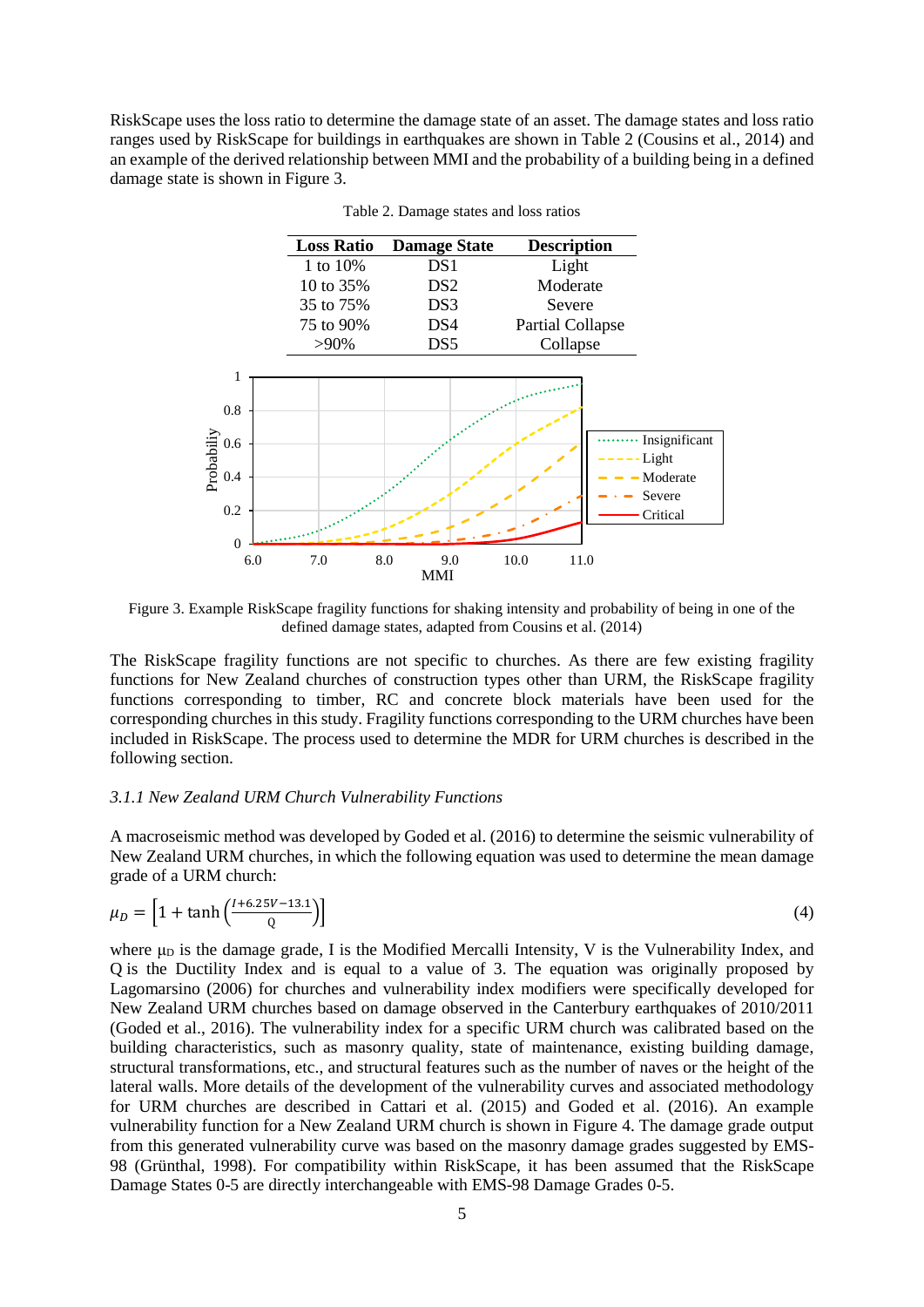

Figure 4. Example of New Zealand URM church vulnerability function for mean damage grade due to shaking intensity, adapted from Goded et al. (2016)

The probability of a URM church being within a particular damage state was determined based on a binomial distribution defined by the mean damage grade,  $\mu_D$  (Braga et al., 1982). The probability,  $p_k$ , associated with being in damage grade *k* is represented by the following equation:

$$
p_k = \frac{5!}{k!(5-k)!} \left(\frac{\mu_d}{5}\right)^k \left(1 - \frac{\mu_d}{5}\right)^{5-k} \tag{5}
$$

#### *3.2 Casualty Modelling*

RiskScape uses a simplified model to estimate casualties based on the building construction type and the assigned damage state. The model that RiskScape uses is based on worldwide data and assigns a casualty state to each occupant of a building. Casualty states include no injury or light injury, moderate injury, serious injury, critical injury, and death. An example of a model that RiskScape uses to determine casualty states is presented in Table 3. The numbers provided in the example model are probabilities, and RiskScape uses a random number to assign an occupant to a casualty state.

The described procedure only accounts for casualties that occur as a result of building collapse. RiskScape accounts for other causes of casualties (e.g., fire, landslides, falling glass, parapets and gables, and panic reaction) separately and adds them to the casualty count.

The building occupancy used for the results presented herein was the typical number of people that attend Sunday morning service at a given church. The occupancy of a church would be expected to be much lower on a typical weekday and would be expected to be zero on a typical night.

|                                 | <b>Building Type: URM</b> |                 |          |        |       |  |
|---------------------------------|---------------------------|-----------------|----------|--------|-------|--|
| <b>Casualty State</b>           | DS1                       | DS <sub>2</sub> | DS3      | DS4    | DS5   |  |
| CS1: No injury, or Light Injury |                           |                 | 0.9576   | 0.8883 | 0.736 |  |
| CS2: Moderate Injury            | $\theta$                  | $\theta$        | 0.07     | 0.07   | 0.12  |  |
| CS3: Serious Injury             | $\Omega$                  | $\Omega$        | 0.0024   | 0.035  | 0.08  |  |
| CS4: Critical Injury            | $\Omega$                  | $\theta$        | $\Omega$ | 0.0007 | 0.004 |  |
| CS5: Death                      | $\Omega$                  | $\Omega$        | $\Omega$ | 0.006  | 0.06  |  |

Table 3. Damage states and damage ratios (Cousins et al., 2014)

# *3.3 Economic Loss Modelling*

The following equation is used by RiskScape to determine economic loss (King & Bell, 2009):

 $Loss = MDR \times Replacement Value$  (6)

where loss is the repair cost and MDR is the 'Mean Damage Ratio' as determined by the fragility or vulnerability function. The replacement value used was the Improvement Value provided by the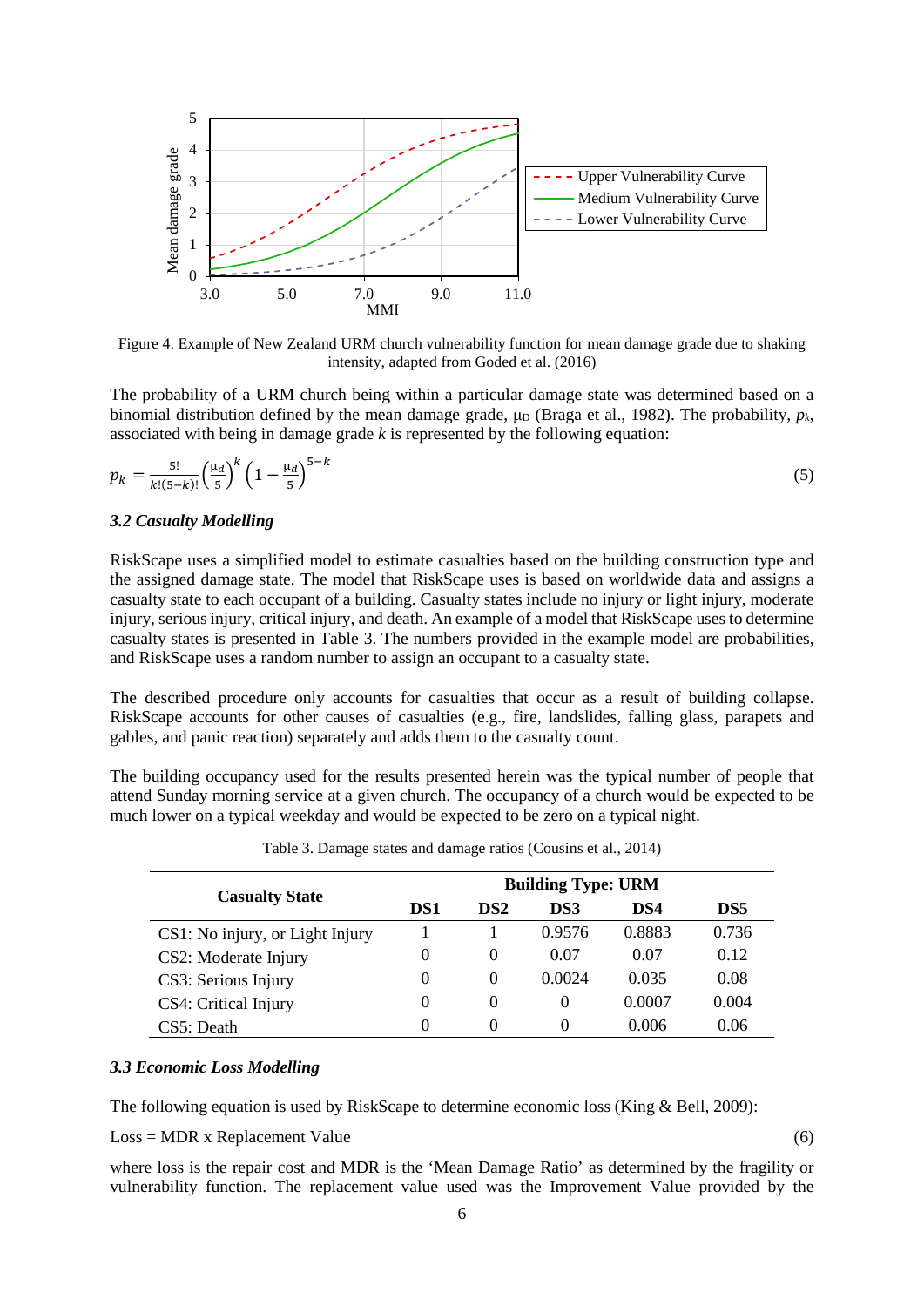Quotable Value (QV) report for each property (QV, 2017). It is noted that the repair cost estimates for churches will likely be low due to the often high cost of labour required to repair these structures. RiskScape can also use a similar formula to determine contents repair cost. However, due to a large amount of uncertainty regarding the economic value of items owned by the churches, contents value was not considered as part of this study.

## **4. SCENARIO RESULTS**

The described method was used to select scenario earthquake events. A hazard map was created to match a church with the corresponding MMI for the church's design level earthquake. This evaluation was used to help identify churches that would likely sustain the most damage and that represent the highest risk given a design level earthquake. To simulate the impact of a single event on the entire building inventory, hazard models were run for the Inglewood Fault and the Kerepehi Central Fault earthquakes. Each scenario was performed using RiskScape numerous times until a stable distribution of results was obtained. The results of the scenarios are presented in the following sections.

#### *4.1 Design Level earthquakes*

A hazard map that matched each church to the corresponding MMI for its design level earthquake was introduced as input into RiskScape. The probability of a church being in each damage state is shown in Figure 5. Figures 6 and 7 show the median and  $84<sup>th</sup>$  percentile estimates, respectively, for damage grade distribution of the churches for their design level earthquakes. All timber churches and concrete block churches were estimated to remain in DS1. Most RC churches were estimated to remain in DS1, but a few were estimated to be in DS2 and DS3 for the median and 84th percentile estimates, respectively. URM churches were estimated to have the worst performance given a design level earthquake. Figure 8 shows the number of churches that were estimated to have at least one person in the specified casualty state given Sunday morning occupancy and the design level earthquake. Most churches (93% for median estimate and 87% for 84<sup>th</sup> percentile estimate) were projected to not cause any moderate or worse injuries given their design level earthquake. Using the  $84<sup>th</sup>$  percentile estimate, 2 churches (2.5%) were estimated to cause at least one death. The median and 84<sup>th</sup> percentile estimates for the ratio of repair cost to replacement cost are shown in Figure 9. Most churches (89% for median estimate and 87% for 84<sup>th</sup> percentile estimate) were estimated to have a ratio of repair cost to replacement cost less than 10%.



Figure 5. Probability of church in the inventory being in each damage state given the extimated MMI for its design level earthquake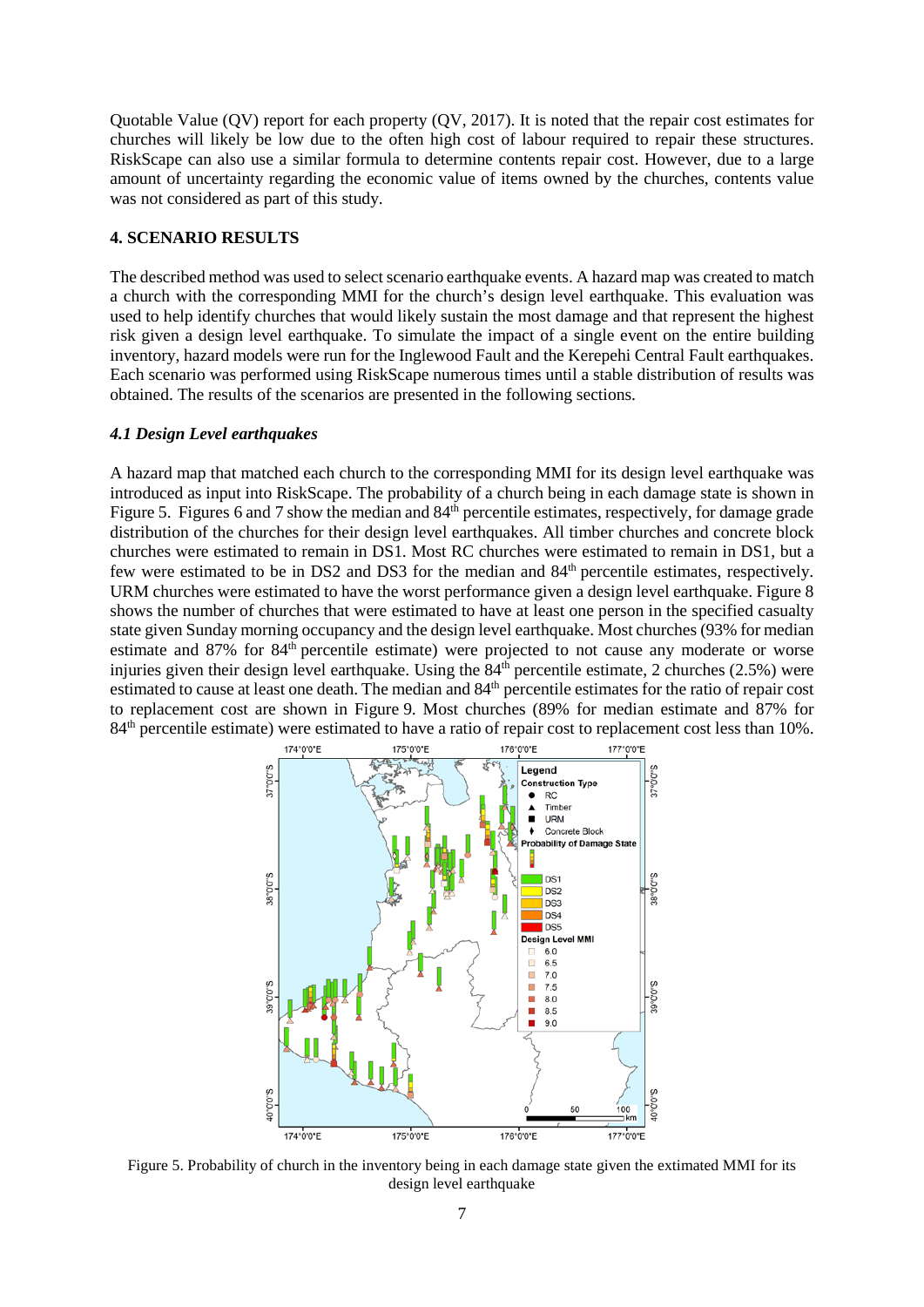

churches that cause at least one injury in the specified injury state for design level eathequake

ratio of repair cost to replacement cost for design level earthquake

## *4.2 Kerepehi Central Fault Earthquake*

Damage states, casualties and losses were estimated for the church inventory in the Kerepehi Central Fault earthquake scenario. The probability of a church being in each damage state is shown in Figure 10, and the median and 84<sup>th</sup> percentile estimates for damage states, casualties, and losses are shown in Table 4. Given the median estimates, 6 churches (all URM) along the fault like are likely to be in DS3 or DS4. One death was estimated to occur, as well as four serious injuries and sixteen moderate injuries. The inventory was estimated to require just over NZ\$1.6 million dollars in repair costs.



Figure 10. Probability of church being in each damage state in the Kerepehi Central Fault scenario earthquake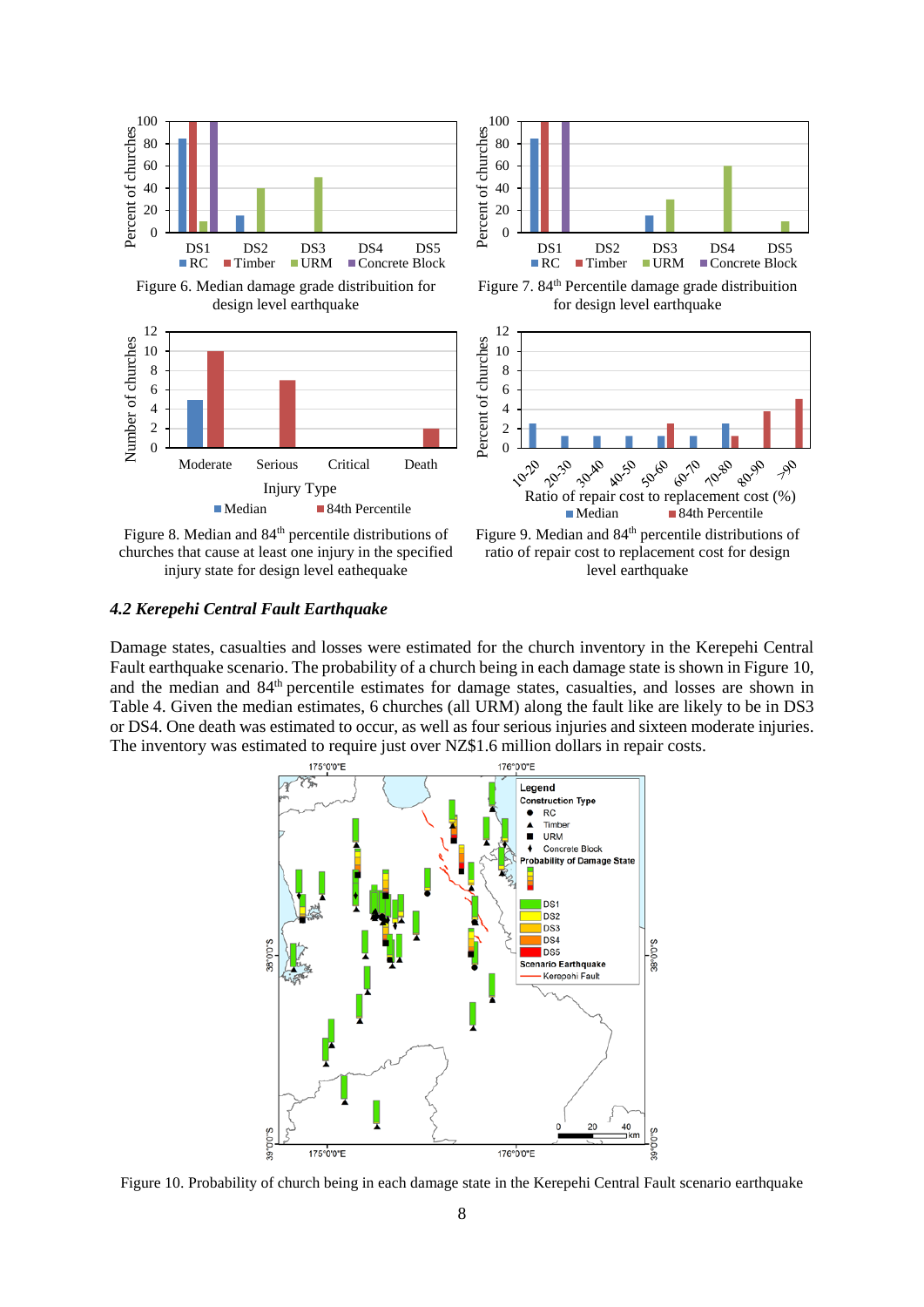|                                | <b>50th Percentile (Median) Losses</b> | <b>84th Percentile Losses</b> |
|--------------------------------|----------------------------------------|-------------------------------|
| <b>Number of Buildings</b>     | 79                                     | 79                            |
| <b>DS5</b> - Collapse          | $\Omega$                               | $\overline{4}$                |
| <b>DS4</b> – Partial Collapse  | 2                                      | 3                             |
| <b>DS3</b> – Severe Damage     | 4                                      | $\Omega$                      |
| <b>DS2</b> – Moderate Damage   |                                        |                               |
| <b>DS1</b> – Light Damage      | 72                                     | 65                            |
| <b>Occupants - Sunday</b>      | 2660                                   | 2660                          |
| <b>CS5</b> - Deaths            |                                        | 12                            |
| <b>CS4</b> - Critical Injuries | 0                                      |                               |
| <b>CS3</b> - Serious Injuries  | 4                                      | 18                            |
| <b>CS2</b> - Moderate Injuries | 16                                     | 28                            |
| Value (NZD)                    | 22,604,500                             | 22,604,500                    |
| <b>Repair Cost (NZD)</b>       | 1,621,144                              | 3,289,337                     |

Table 4. Kerepehi Central Fault scenario earthquake losses

### *4.3 Inglewood Fault Earthquake*

Damage states, casualties and losses were also estimated for the church inventory in the Inglewood Fault earthquake scenario. The probability of a church being in each damage state is shown in Figure 11, and the median and 84th percentile estimates for damage states, casualties, and losses are shown in Table 5. Given the median estimates, only one church was estimated to be in DS2 and one church was estimated to be in DS3. Seven moderate injuries were estimated to occur, and the inventory was estimated to require approximately NZ\$1.9 million dollars in repair costs. The reason that the repair cost for the church inventory was estimated to be higher in the Inglewood Fault earthquake than in the Kerepehi Central Fault earthquake even though fewer buildings are forecast to be damaged in the Inglewood Fault earthquake is because the church that is likely to sustain severe damage is a large cathedral.



Figure 11. Probability of church being in each damage state in the Inglewood Fault scenario earthquake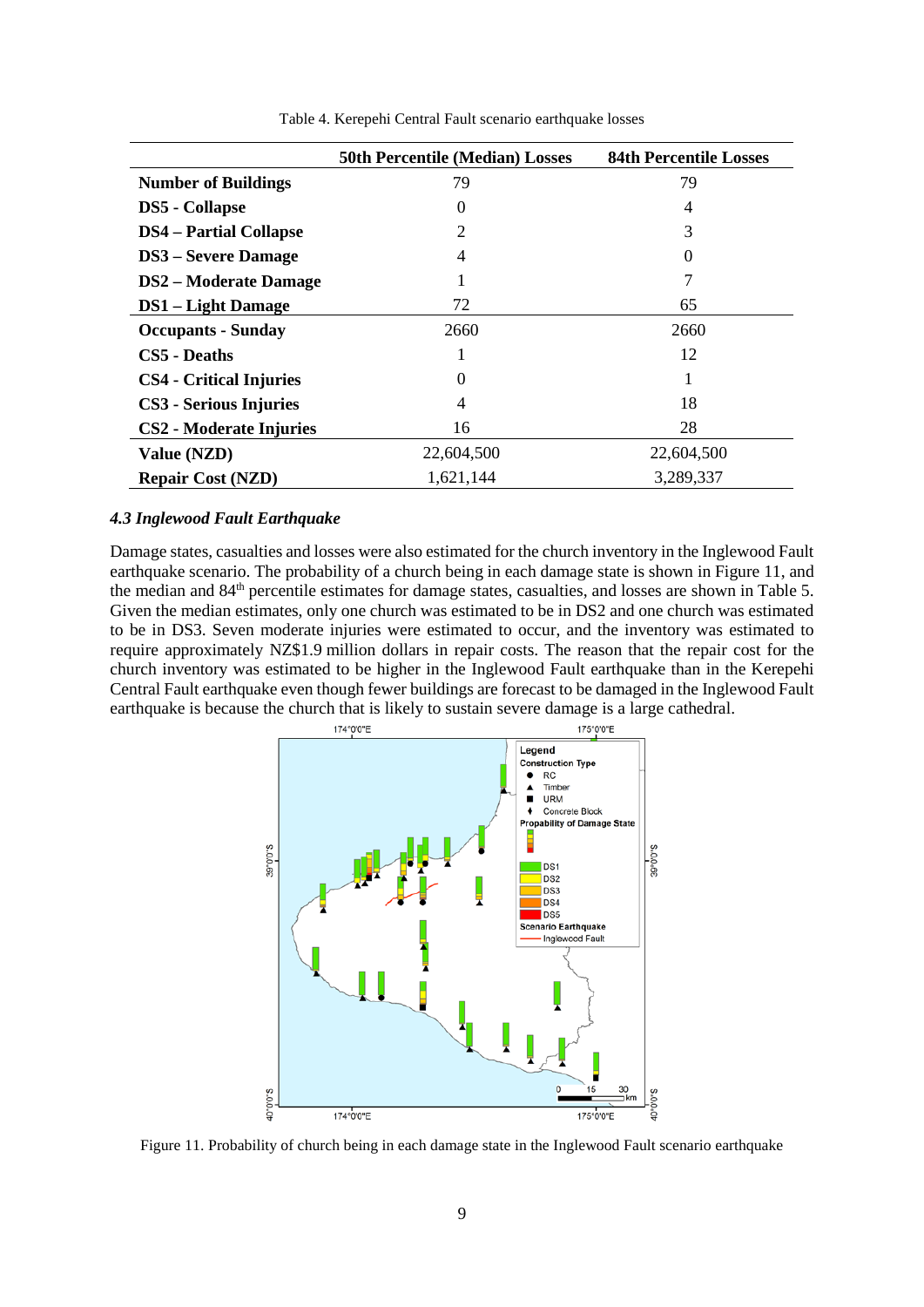|                                | <b>50th Percentile (Median) Losses</b> | <b>84th Percentile Losses</b> |
|--------------------------------|----------------------------------------|-------------------------------|
| <b>Number of Buildings</b>     | 79                                     | 79                            |
| <b>DS5</b> - Collapse          | 0                                      | 0                             |
| <b>DS4</b> – Partial Collapse  | 0                                      | 2                             |
| <b>DS3</b> – Severe Damage     |                                        | 5                             |
| <b>DS2</b> – Moderate Damage   |                                        | 13                            |
| <b>DS1</b> – Light Damage      | 77                                     | 59                            |
| <b>Occupants - Sunday</b>      | 2660                                   | 2660                          |
| CS5 - Deaths                   | 0                                      |                               |
| <b>CS4</b> - Critical Injuries | 0                                      |                               |
| CS3 - Serious Injuries         | 0                                      | 6                             |
| <b>CS2</b> - Moderate Injuries |                                        | 18                            |
| Value (NZD)                    | 22,604,500                             | 22,604,500                    |
| <b>Repair Cost (NZD)</b>       | 1,912,449                              | 3,334,261                     |

Table 5. Inglewood Fault scenario earthquake losses

#### **5. CONCLUSIONS**

The research presented herein was used to develop a method to determine the seismic risk of churches in New Zealand. RiskScape was used to develop damage, casualty, and economic loss estimation for churches given their design level earthquake and two scenario fault rupture earthquakes. Given the design level earthquake for each church, all timber and concrete block churches were estimated to remain in DS1 (no or light damage). The median estimates for RC churches were that 15% (2) would be in DS2 (moderate damage) and the remaining churches would be in DS1. The median estimates for URM churches were that 50% (5) would be in DS3, 40% (4) would be in DS2, and only 10% (1) would be in DS1. No churches were estimated to cause a death in their design level earthquake using the median estimate, and approximately 2% of the churches (2) were estimated to cause at least one death using the 84th percentile estimate. In the Kerepehi Central Fault earthquake, 6 churches (all URM) were estimated to be in DS3 or DS4 given the median estimates. One death was estimated to occur, and the inventory was estimated to require approximately NZ\$1.6 million dollars in repair costs. In the Inglewood Fault earthquake, 2 churches were estimated to be in DS2 or DS3 given the median estimates. No deaths were estimated to occur, and the inventory was estimated to require approximately NZ\$1.9 million dollars in repair costs. Further research will estimate damage, casualty, and losses for other likely scenario earthquakes in the area of the church inventory. Data collection on churches throughout New Zealand is also being undertaken to expand the inventory and develop a clearer estimate of earthquake risk to churches throughout New Zealand.

## **6. ACKNOWLEDGMENTS**

This project was supported by QuakeCoRE, a New Zealand Tertiary Education Commission-funded Centre. This is QuakeCoRE publication number 0234. We thank Russ Van Dissen (GNS Science) for providing recommendations on the faults to use for the deterministic scenarios. We acknowledge the New Zealand GeoNet project and its sponsors EQC, GNS Science and LINZ, for providing data/images used in this study.

#### **7. REFERENCES**

Abeling S, Vallis S, Galvez F, Goded T, Horspool N, Giovinazzi S, and Ingham J (2018). Seismic Screening of Anglican Churches in the Waikato and Taranaki Regions of New Zealand. *Proceedings of the New Zealand Society for Earthquake Engineering NZSEE 2018 Conference*, Auckland, New Zealand.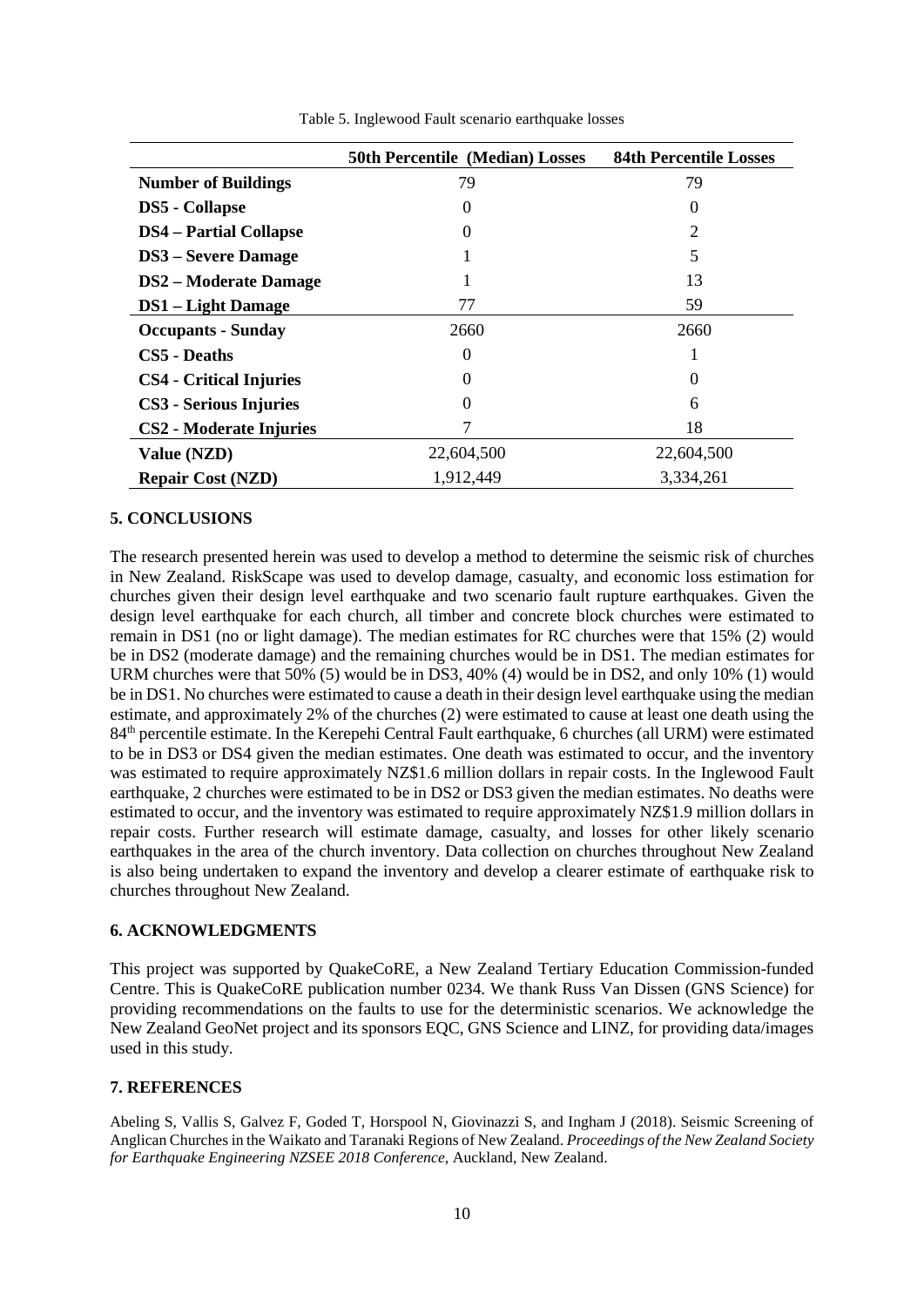Adams RD, Muir MG, and Kean RJ (1972). Te Aroha Earthquake, 9 January 1972. *Bulletin of the New Zealand Society for Earthquake Engineering*, 5(2): 54-58.

Braga F, Dolce M, and Liberatore D (1982). A statistical study on damaged buildings and an ensuing review of the MSK-76 scale. *Proceedings of the 7th European Conference on Earthquake Engineering*, 20-25 September, Athens, Greece.

Cattari S, Ottonelli D, Pinna M, Lagomarsino S, Clark W, Giovinazzi S, Ingham JM, Marotta A, Liberatore D, Sorrentino L, Leite J, Lourenco PB, and Goded T (2015). Damage and vulnerability analysis of URM churches after the Canterbury earthquake sequence 2010-2011. *Proceedings of the SECED 2015 Conference: Earthquake Risk and Engineering towards a Resilient World*, 9-10 July, Cambridge UK.

Clark W (2017). [Executive officer of the New Zealand Society for Earthquake Engineering], personal communication.

Cousins WJ (2004). Towards a first-order earthquake loss model for New Zealand. *Proceedings of the Conference of the New Zealand Society for Earthquake Engineering*, 19-21 March 2004, Rotorua, New Zealand.

Cousins WJ, Deligne NI, and Nayyerloo M (2014). Estimated damage and casualties for earthquakes affecting Auckland, Lower Hutt, New Zealand, GNS Science.

Dowrick DJ (1991). Damage costs for houses and farms as a function of intensity in the 1987 Edgecumbe earthquake. *Earthquake Engineering and Structural Dynamics*, 20(5): 455-469. 10.1002/eqe.4290200506.

Dowrick DJ, and Rhoades DA (1993). Damage costs for commercial and industrial property as a function of intensity in the 1987 Edgecumbe earthquake. *Earthquake Engineering and Structural Dynamics*, 22(10): 869- 884. 10.1002/eqe.4290221004.

Dowrick DJ, and Rhoades DA (2005). Revised models for attenuation of modified mercalli intensity in New Zealand Eathquakes. *Bulletin of the New Zealand Society for Earthquake Engineering*, 38(4): 185-214.

Dowrick DJ, Rhoades DA, and Davenport PN (2001). Damage ratios for domestic property in the magnitude 7.2 Inangahua, New Zealand, earthquake. *Bulletin of the New Zealand Society for Earthquake Engineering*, 34(3): 191-213.

Eiby GA (1968). An annotated list of New Zealand earthquakes, 1460-1965. *New Zealand Journal of Geology and Geophysics*, 11(3): 630-647. 10.1080/00288306.1968.10420275.

Eiby GA (1977). Anomalous intensities due to the Korakonui earthquake, 5 December 1976. *Bulletin of the New Zealand Society for Earthquake Engineering*, 10(4): 167-169.

GeoNet (2017). GeoNet Quake Search. Retrieved from https://quakesearch.geonet.org.nz/

Goded T, Giovinazzi S, Liberatore D, Pinna M, Cattari S, Ingham JM, Sorrentino L, Clark W, Langomarsino S, Marotta A, and Ottonelli D (2016). Vulnerability assessment of unreinforced masonry churches (EQC 14/660) -Final Report, GNS, 132 pp.

Grünthal G (1998). European Macroseismic Scale 1998. Cahiers du centre Européen de Géodynamique et de Séismologie, 15: 1-99.

Guerreiro L, Azevedo J, Proença J, Bento R, and Lopes M (2000). Damage in ancient churches during the 9th of July 1998 Azores earthquake. *Proceedings of the 12th World Conference on Earthquake Engineering*, 30 Jan - 4 Feb, Auckland, New Zealand.

Hull AG (1994). Past earthquake timing and magnitude along the Inglewood Fault, Taranaki, New Zealand. *Bulletin of the New Zealand Society for Earthquake Engineering*, 27(2): 155-162.

Hull AG, and Dellow GD (1993). Earthquake Hazards in the Taranaki Region, GNS Science Consultancy Report 1993/03, GNS Science,

King A, and Bell RPM (2009). RiskScape Project: 2004 - 2008, GNS Science Consultancy Report 2009/247, GNS Science, 162 pp.

Lagomarsino S (2006). On the vulnerability assessment of monumental buildings. *Bulletin of Earthquake Engineering*, 4(4): 445-463. 10.1007/s10518-006-9025-y.

Lagomarsino S (2012). Damage assessment of churches after L'Aquila earthquake. *Bulletin of Earthquake Engineering*, 10(1): 73-92. 10.1007/s10518-011-9307-x.

Lagomarsino S, and Podesta S (2004). Damage and vulnerability assessment of churches after the 2002 Molise, Italy earthquake. *Earthquake Spectra*, 20(S1): 271-283. 10.1193/1.1767161.

Langridge RM, Ries WF, Litchfield NJ, Villamor P, Van Dissen RJ, Rattenbury MS, Barrell DJA, Heron DW, Haubrock S, Townsend DB, Lee JA, Cox S, Berryman KR, Nicol A, and Stirling M (2016). The New Zealand